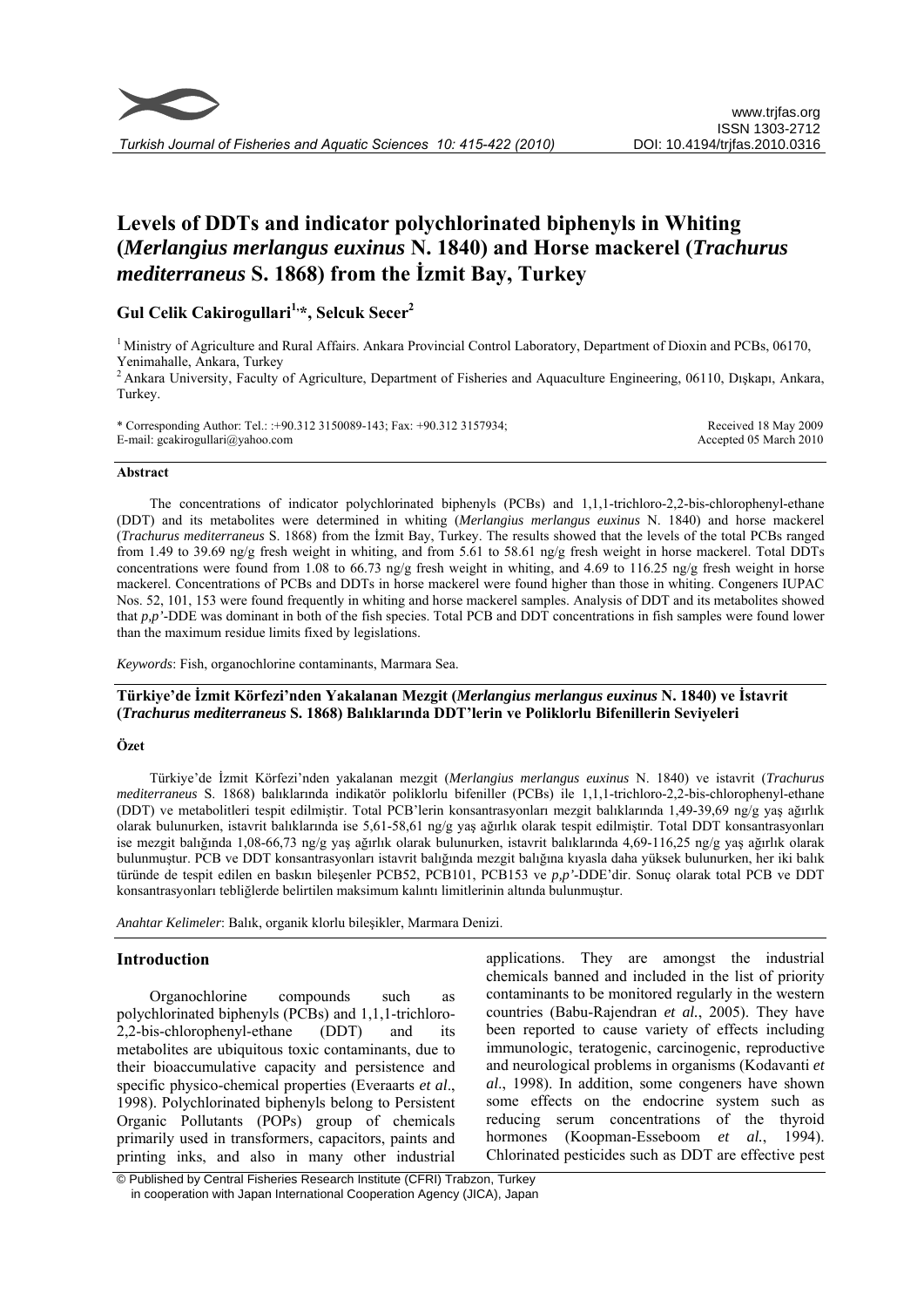control chemicals, used in agriculture and public health activities (malaria eradication, etc.) worldwide for the past several decades and are still in use in many developing countries. Similar to PCBs, DDTs also cause endocrine disruption and are hazardous to human and/or environmental health (Babu-Rajendran *et al*., 2005). Organochlorines accumulate in fats of species throughout the food chain (Barrie *et al*., 1992). Animal diet is generally one of the major routes of contaminants into the human body. In particular, an important significance in this context has been attributed to fish and seafood (Alcock *et al*., 1998).

Bay of İzmit, located south of İstanbul on the southeast of the Marmara Sea, is the most important semi-enclosed body of water on the sea of Marmara. Sea of Marmara is an inland basin located between the Black Sea and Aegean Sea, and has a two-layer stratification (Algan *et al*., 1999). İzmit Bay is one of the most polluted areas in Turkey. It is about 50 kms in length, 2-10 kms in width and has a surface area of  $310 \text{ km}^2$ . It consists of three district parts which behave semi-independently. The Eastern sector (inner part) is very shallow (30 m) and consists of the most polluted part of the Bay. While the industries of petroleum are based in the Central part, the entrance to the Marmara Sea through a wide and deep channel is located in the Western part (outer part) which is less polluted because of better water exchange (Okay *et al*., 2003). The Central part is highly affected by the heavy industries discharging their wastewaters through Dil River into the Bay (Morkoç *et al*., 2007). There are more than 140 large industrial plants scattered around the Bay and commissioning of these and, particularly, the consequent urbanisation of the coastal landscape have completely destroyed Bay of İzmit (Telli-Karakoç *et al*., 2002). The largest wastewater contribution comes to the Bay from İzmit. Direct estimates of industrial inputs vary from 0.1 kg/day to over 10 t/day for the industry around the İzmit city (Legovic *et al*., 1995).

On August 17, 1999, a powerful earthquake struck the Marmara region and the Bay ecosystem was strongly affected by the quake and subsequent refinery fire as well as the settlements and industrial regions (Okay *et al*., 2003). The most widely publicised and spectacular damage to any industrial facility occurred at the massive refinery near the town Körfez operated by the state-owned oil company, Tüpraş. Following the earthquake the tank farm of the refinery burned out of control for several days (Tolun *et al*., 2006) and following the refinery fire caused by the earthquake, the surface waters of the Bay were partly covered by thick petroleum layers and by a film (Morkoç *et al*., 2007). After the earthquake, most of the industrial treatment plants had been damaged and the refinery fire caused an increase in the levels of pollutant discharge through Petkim Channel. The results of the long term monitoring studies have shown that the waste inputs via the Dil River and

other sources to the bay drastically affected the inner bay ecosystem. Consequences of the 1999 earthquake in the bay have shown a temporary occurence of a two-layer ecosystem with a very low oxygen content in the lower layer. Such a system has been shown to have a limited self purification capacity for organic and nutrient inputs (Morkoç *et al*., 2007).

In this research, whiting and horse mackerel samples collected from İzmit Bay were analyzed monthly between December-2003 and November-2004 to determine the contamination level of indicator polychlorinated biphenyls and DDT compounds threatening environment and human health in İzmit Bay. İzmit Bay is the most important industrial area of Turkey and is heavily urbanized. Most of the toxicology studies in the İzmit Bay have focused on the polycyclic aromatic hydrocarbons and heavy metals (Tolun *et al*., 2001; Okay *et al*., 2003), however very little is known on the PCB and DDT contamination in the biota of the İzmit Bay. PCB levels in mussels from the İstanbul strait and the most industrialized bay of the Marmara Sea were published and also found to be high (Telli-Karakoc *et al*., 2002; Tolun *et al*., 2007, Okay *et al*., 2009). Indicator PCBs and total DDTs were determined in different fish species caught from Marmara Sea, Turkey. The results were 209.36 and 455.09 ng/g fat weight for horse mackerel, 363.85 and 577.43 ng/g fat weight for whiting respectively (Coelhan *et al*., 2006). In another study PCBs and DDTs were determined in different fish species in Black Sea. Total PCB and DDT concentrations were found as 140 and 280 ng/g wet weight for whiting, 210 and 490 ng/g wet weight for horse mackerel respectively (Tanabe *et al*., 1997a). High concentrations of toxic coplanar PCBs and other isomers were detected in the fishes that were used as porpoises' feed. The results were 50 ng/g wet weight and 140 ng/g wet weight for European anchovy and whiting respectively. It is concluded that the elevated levels of PCB concentrations of samples were because of the contamination of the countries around the Black Sea (Tanabe *et al*., 1997b). Fish are an excellent indicator organism for pollution in aquatic ecosystems, where trace contaminants are difficult to analyze directly. They also generally possess a low metabolism for organochlorines and should reflect the levels of pollution in the aquatic environment (Muir *et al*., 1990). However, studies of persistent pollutants in species from the İzmit Bay are very scarce. Because of the reasons mentioned above, present study aims to evaluate the occurence of the most important organohalogenated pollutants, such as DDTs and PCBs, in whiting and horse mackerel fish samples from the İzmit Bay.

# **Materials and Methods**

#### **Fish Samples**

Whiting (*Merlangius merlangus euxinus*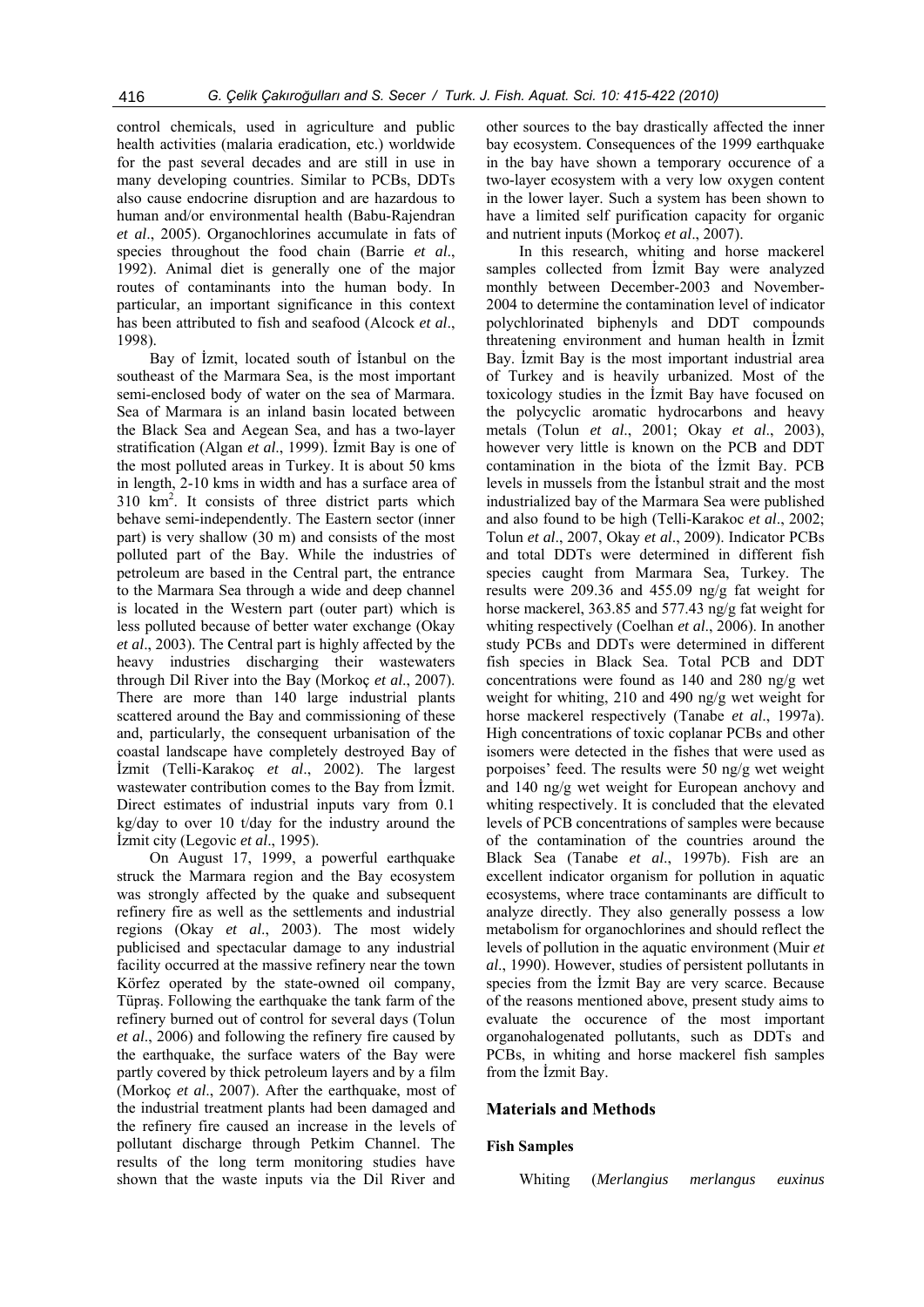N.1840) and horse mackerel (*Trachurus mediterraneus* S.1868) fish samples were taken in the Central Fish Market of the İzmit city between December 2003-November 2004 in five replicates (ten individuals for each replicate of fish). Fishes were caught from the İzmit Bay. The fish samples were wrapped in aluminum foil and maintained at <4°C in dark until they were returned to the laboratory and stored at  $\leq$ -10 $\degree$ C in dark until analyzed (USEPA, 1999).

# **Standards**

Reference PCBs (7 congeners and mix, each at 10 ng/μl) and DDTs (7 metabolites and mix, each at 10 ng/μl) were obtained from Dr. Ehrenstorfer. Working solutions were prepared by diluting the stock solutions with hexane to prepare solvent and matrix matched calibration solutions for GC analyses in the range of 10-500 ng/ml.

# **Sample Extraction**

Edible parts (muscle and skin) of fish samples were minced and 10 g of homogenized fish samples were mixed with anhydrous sodium sulphate and then extracted in 250 ml petroleum ether for 8 hours in a Soxhlet extractor. Following Soxhlet extraction, the extracts were evaporated to dryness, and the lipid contents were determined. All results for fish samples were reported on a fresh weight basis. The lipid extracts were redissolved in petroleum ether and residues were partitioned into acetonitrile, and then concentrated extracts were purified by passing through florisil packed column using 200 ml mixture of petroleum/diethyl ether (94:6) as elution solvent with the flow rate of 5 ml/min. All the extracts were concentrated by rotary evaporator and gentle nitrogen blow, and then dissolved in 1 ml n-hexane (CEN, 1996).

### **Analyses**

PCB and DDT determination was carried out on Hewlett Packard (HP) 6890 gas chromatoraph with a micro electron capture detector (µECD). An Agilent 19091S-433, HP-5MS, 30 m 5% phenylmethylpolysiloxane capillary column, 0.25 mm i.d. and 0.25 µm film thickness was used with helium as the carrier gas at a pressure of about  $1.5x10^5$  Pascal and nitrogen as the purge gas at a velocity of about 40 ml/min. Injection port was maintained at 250°C, and the sample was injected in splitless mode. Detector temperature was 350°C. Column temperature was held at 90°C for initial 4 min, and then programmed at 35°C/min to 160°C, held for 1 min, ramped at 3°C/min to 244°C and held for 10 min (CEN, 1996). The peaks were identified by matching the retention times of the peaks in the sample with those of authentic standards in the calibration solution.

PCB/DDTs in samples were confirmed by GC/MS using primarily a HP 6890 gas chromatograph fitted with an HP 5973 quadropole mass spectrometer and a Agilent 19091S-433, HP-5MS, 30 m 5% phenylmethylpolysiloxane capillary column, 0.25 mm i.d. and 0.25 µm film thickness was used with helium as the carrier gas at a flow rate of about 1.9 ml/min. Injection port was maintained at 250°C, and the sample was injected in splitless mode. Column temperature was held at 70°C for initial 2 min, and then programmed at 25°C/min to 150°C, held for 0 min, ramped at 3°C/min to 200°C and held for 0 min, ramped at 8°C/min to 280°C and held for 10 min (Meng and Szelewski, 2000). And secondly Varian CP3800 gas chromatograph with an electron capture detector was also used for confirmation.

#### **Quality Assurance**

Before analysis, relevant standards were run to check column performance, peak area, height and resolution, and limits of detection (LoD). For each set of samples to be analysed, a field blank, a procedural blank and a standard mixture were run in sequence to check for contamination, peak identification and quantification.

Compounds were identified mainly by their retention times. To assure quality control, spiked samples were analysed for each set of samples (Von Holst *et al*., 2000; Von Holst and Müller, 2001; EC. SANCO., 2004). Recoveries of spiked whiting and horse mackerel samples were 72-107% and 70-111% respectively. The detection limits for whiting and horse mackerel samples were determined as 1 ng/g and 1 ng/g (fresh weight) respectively for both PCB congeners and DDT metabolites. In addition, the errors involved in sampling were assessed by carrying out five replicate sampling of fish samples.

# **Results and Discussion**

The concentrations from the analyses of the whiting and horse mackerel fish samples for the indicator PCBs and DDT metabolites are listed in Tables 1 and 2 on a fresh weight basis together with summaries of collection time, length and lipid content data. The percentage lipid was determined according to CEN (1996). Among the PCB congeners 52, 153, 101 and 138 congeners were found dominant in both fish species. Chlorination of organic chemicals often increases both their persistence and their lipid solubility. Therefore PCBs bioaccumulate especially well. Increasing number of chlorines increases both lipid solubility and bioaccumulation. However, the optimal bioaccumulation capacity is at about 6 chlorines, probably because higher chlorinated congeners (esp. octa-) are so poorly water soluble that their bioavailability is low (Tuomisto *et al*., 1999). Our results are also in accordance with this finding. In particular, the ranges of total PCB ( $\Sigma$ ICES7)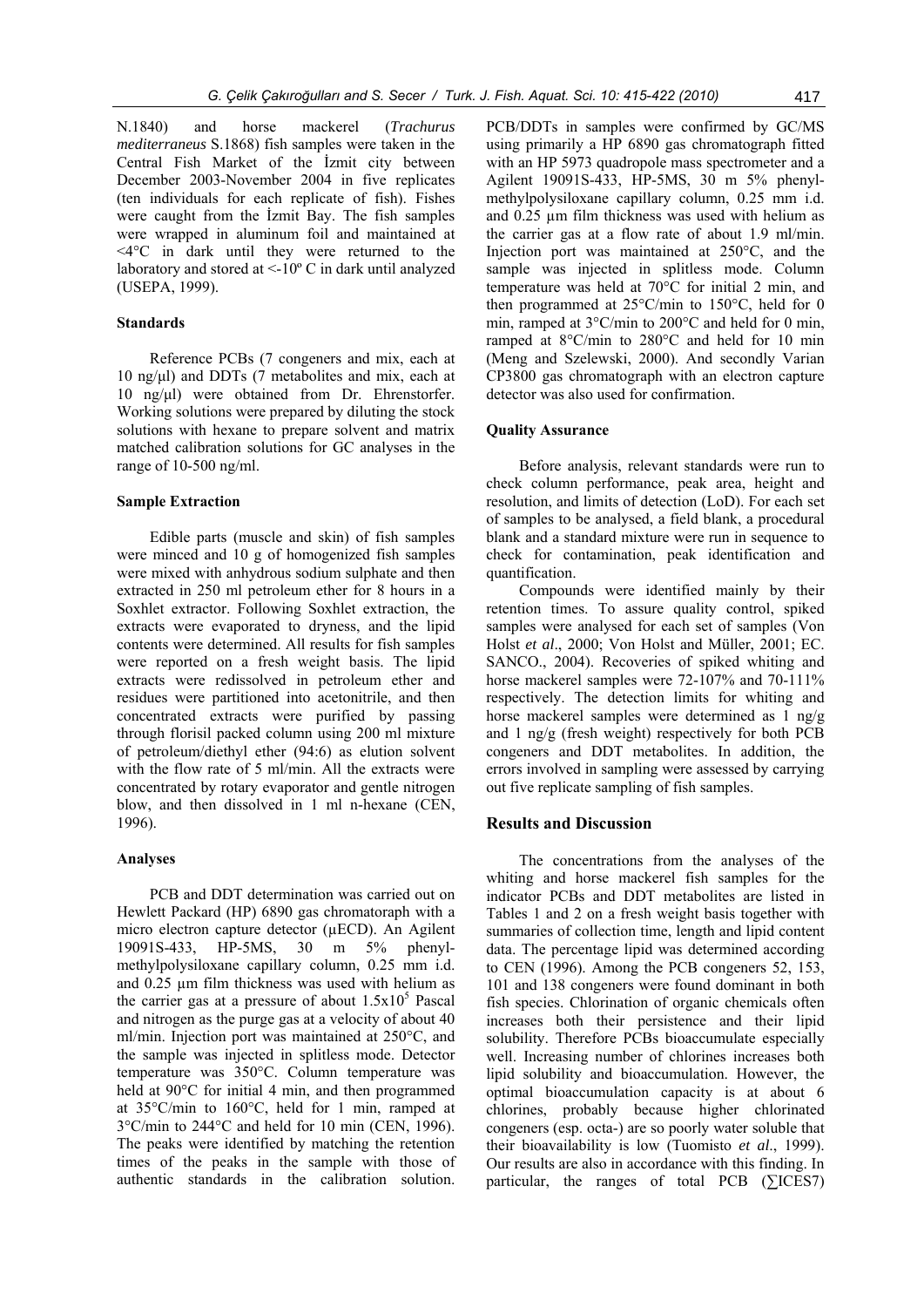| e<br>۰,<br>٧ |  |
|--------------|--|

| Whiting              |                  |                 |                 |                 |                  |                          | Collection times |                  |                 |                              |                  |                |
|----------------------|------------------|-----------------|-----------------|-----------------|------------------|--------------------------|------------------|------------------|-----------------|------------------------------|------------------|----------------|
| $(Mean \pm SE)$      | December         | January         | February        | March           | April            | May                      | June             | July             | August          | September                    | October          | November       |
|                      | 2003             | 2004            | 2004            | 2004            | 2004             | 2004                     | 2004             | 2004             | 2004            | 2004                         | 2004             | 2004           |
| PCB congeners        |                  |                 |                 |                 |                  |                          |                  |                  |                 |                              |                  |                |
| PCB <sub>28</sub>    | $2.86 \pm 0.75$  | $n.d*$          | n.d.            | n.d.            | 2.48             | n.d.                     | $2.53 \pm 0.69$  | $4.46 \pm 1.64$  | $1.42 \pm 0.19$ | n.d.                         | 2.28             | n.d.           |
| PCB <sub>52</sub>    | $6.95 \pm 1.84$  | $2.75 \pm 0.24$ | $2.02 \pm 0.63$ | 2.29            | $5.34 \pm 4.23$  | $4.53 \pm 0.37$          | 12.01±4.97       | $21.78 \pm 7.91$ | $9.56 \pm 1.43$ | n.d.                         | $11.18 \pm 8.07$ | 14.26±11.42    |
| <b>PCB101</b>        | $12.56 \pm 2.69$ | $2.66 \pm 0.69$ | n.d.            | n.d.            | $4.94 \pm 2.52$  | n.d.                     | $2.01 \pm 0.76$  | $1.88 \pm 0.18$  | $3.19 \pm 1.43$ | 1.49±0.16                    | n.d.             | 1.03           |
| <b>PCB118</b>        | $3.52 \pm 0.31$  | n.d.            | n.d.            | n.d.            | n.d.             | n.d.                     | $1.48 \pm 0.06$  | $1.25 \pm 0.03$  | n.d.            | n.d.                         | 3.85             | n.d.           |
| <b>PCB138</b>        | $4.21 \pm 1.16$  | 1.24            | n.d.            | n.d.            | $4.37 \pm 0.64$  | n.d.                     | $3.35 \pm 0.56$  | $2.13 \pm 0.35$  | $1.28 \pm 0.08$ | n.d.                         | $1.60 \pm 0.07$  | n.d.           |
| <b>PCB153</b>        | $6.41 \pm 1.45$  | $1.35 \pm 0.31$ | n.d.            | 1.06            | $5.16 \pm 0.79$  | $1.37 \pm 0.09$          | $4.30 \pm 0.48$  | $3.94 \pm 0.80$  | $2.79 \pm 0.34$ | n.d.                         | $1.44 \pm 0.10$  | n.d.           |
| <b>PCB180</b>        | $3.19 \pm 0.38$  | n.d.            | n.d.            | n.d.            | $2.92 \pm 0.01$  | n.d.                     | $1.39 \pm 0.20$  | 1.15             | n.d.            | n.d.                         | n.d.             | 1.87           |
| ΣICES7PCB            | 39.69            | 8.00            | 2.02            | 3.35            | 25.19            | 5.90                     | 27.06            | 36.59            | 18.24           | 1.49                         | 20.34            | 17.15          |
| DDT metabolites      |                  |                 |                 |                 |                  |                          |                  |                  |                 |                              |                  |                |
| $o,o'$ -DDE          | $10.83 \pm 3.19$ | n.d.            | n.d.            | n.d.            | $1.50 \pm 0.21$  | n.d.                     | n.d.             | n.d.             | n.d.            | n.d.                         | n.d.             | n.d.           |
| $o, p'$ -DDE         | $8.46 \pm 2.31$  | n.d.            | 1.40            | n.d.            | $3.68 \pm 2.16$  | n.d.                     | $3.43 \pm 1.20$  | n.d.             | n.d.            | $1.48 \pm 0.22$              | n.d.             | 1.08           |
| $p, p'$ -DDE         | 25.56±4.98       | $9.03 \pm 1.32$ | $5.06 \pm 1.38$ | $5.15 \pm 1.10$ | $14.80 \pm 2.17$ | n.d.                     | $13.61 \pm 3.23$ | $7.86 \pm 1.83$  | $2.93 \pm 0.47$ | n.d.                         | 13.27±0.77       | n.d.           |
| $o, p'$ -DDD         | n.d.             | n.d.            | n.d.            | n.d.            | n.d.             | n.d.                     | n.d.             | n.d.             | n.d.            | n.d.                         | n.d.             | n.d.           |
| $p, p'$ -DDD         | 14.66±3.87       | $3.52 \pm 0.75$ | $3.35 \pm 0.32$ | $2.06 \pm 0.28$ | $5.49 \pm 1.83$  | $2.60 \pm 0.09$          | $8.37 \pm 1.33$  | $3.32 \pm 0.35$  | n.d.            | 5.80                         | 4.68             | n.d.           |
| $o, p'$ -DDT         | $1.89 \pm 0.44$  | n.d.            | n.d.            | n.d.            | 1.51             | n.d.                     | n.d.             | n.d.             | n.d.            | n.d.                         | n.d.             | n.d.           |
| $p, p'$ -DDT         | $5.33 \pm 1.44$  | $.30 \pm 0.28$  | $1.47 \pm 0.20$ | $1.61 \pm 0.05$ | $2.70 \pm 0.07$  | n.d.                     | $4.99 \pm 2.09$  | n.d.             | n.d.            | n.d.                         | 3.50             | n.d.           |
| $\Sigma$ DDTs        | 66.73            | 13.85           | 11.27           | 8.82            | 29.67            | 2.60                     | 30.40            | 11.18            | 2.93            | 7.28                         | 21.45            | 1.08           |
| $p, p'$ -DDE /       | 0.56             | 0.65            | 0.51            | 0.58            | 0.64             | $\overline{\phantom{a}}$ | 0.50             | 0.70             | ٠               | $\qquad \qquad \blacksquare$ | 0.62             |                |
| $\Sigma p$ , p'-DDTs |                  |                 |                 |                 |                  |                          |                  |                  |                 |                              |                  |                |
| Lipid                | $2.61 \pm 0.0$   | $1.78 \pm 0.01$ | $1.69 \pm 0.01$ | $1.23 \pm 0.0$  | $1.16 \pm 0.0$   | $1.05 \pm 0.0$           | $0.95 \pm 0.0$   | $1.11 \pm 0.01$  | $1.22 \pm 0.0$  | $1.57 \pm 0.05$              | $1.95 \pm 0.01$  | $2.30 \pm 0.0$ |
| content $(\% )$      |                  |                 |                 |                 |                  |                          |                  |                  |                 |                              |                  |                |
| Length (cm)          | $30.0 \pm 0.1$   | $31.6 \pm 0.2$  | $30.5 \pm 0.2$  | $31.1 \pm 0.2$  | $32.2 \pm 0.2$   | $32.0 \pm 0.2$           | $31.8 \pm 0.2$   | $33.0 \pm 0.3$   | $32.4 \pm 0.2$  | $32.5 \pm 0.2$               | $31.1 \pm 0.1$   | $30.4 \pm 0.1$ |
| *not detected        |                  |                 |                 |                 |                  |                          |                  |                  |                 |                              |                  |                |

**Table 1.** The concentrations of PCBs and DDTs in whiting fish samples (ng/g fresh weight) from İzmit Bay in Turkey (2003-2004)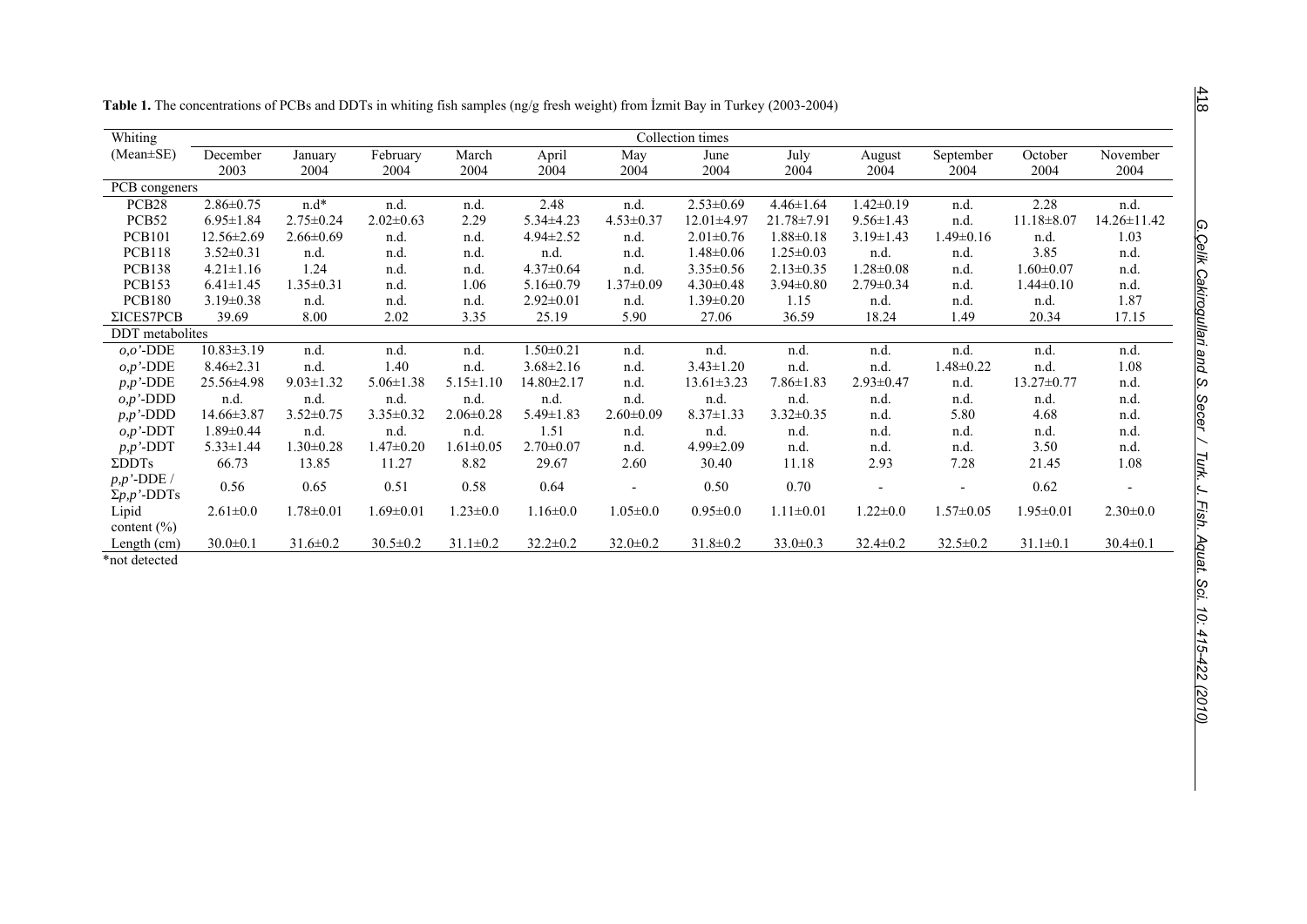| Horse mackerel        |                  | Collection times  |                  |                 |                 |                  |                  |                   |                  |                   |                   |                  |  |
|-----------------------|------------------|-------------------|------------------|-----------------|-----------------|------------------|------------------|-------------------|------------------|-------------------|-------------------|------------------|--|
| (Mean±SE)             | December<br>2003 | January<br>2004   | February<br>2004 | March<br>2004   | April<br>2004   | May<br>2004      | June<br>2004     | July<br>2004      | August<br>2004   | September<br>2004 | October<br>2004   | November<br>2004 |  |
| PCB congeners         |                  |                   |                  |                 |                 |                  |                  |                   |                  |                   |                   |                  |  |
| PCB <sub>28</sub>     | $n.d.*$          | n.d.              | n.d.             | n.d.            | $1.57 \pm 0.39$ | 3.99             | $4.06 \pm 1.28$  | $4.19 \pm 0.53$   | $3.28 \pm 0.69$  | $1.49 \pm 0.32$   | n.d.              | n.d.             |  |
| PCB <sub>52</sub>     | $2.58 \pm 0.78$  | $2.75 \pm 0.45$   | $13.66 \pm 3.89$ | $6.48 \pm 1.35$ | $5.96 \pm 1.53$ | n.d.             | $8.58 \pm 0.72$  | $25.82 \pm 6.90$  | $10.37 \pm 0.69$ | n.d.              | $13.75 \pm 10.21$ | $1.82 \pm 0.09$  |  |
| <b>PCB101</b>         | $1.65 \pm 0.28$  | $2.44 \pm 0.68$   | 1.30             | n.d.            | $2.39 \pm 0.35$ | n.d.             | $8.59 \pm 1.56$  | $9.92 \pm 2.67$   | $3.17 \pm 1.05$  | $4.26 \pm 0.98$   | $3.34 \pm 0.23$   | n.d.             |  |
| <b>PCB118</b>         | $1.39 \pm 0.17$  | 2.32              | n.d.             | n.d.            | n.d.            | n.d.             | $2.98 \pm 0.38$  | $2.82 \pm 0.38$   | n.d.             | n.d.              | n.d.              | 1.79             |  |
| <b>PCB138</b>         | $2.71 \pm 0.57$  | $2.16 \pm 0.74$   | n.d.             | n.d             | n.d.            | n.d.             | $5.52 \pm 0.46$  | $3.89 \pm 0.57$   | $2.15 \pm 0.36$  | $1.66 \pm 0.34$   | n.d.              | $2.31 \pm 0.07$  |  |
| <b>PCB153</b>         | $3.14 \pm 0.47$  | $2.16 \pm 0.54$   | 1.10             | n.d.            | $1.29 \pm 0.02$ | $1.63 \pm 0.05$  | $8.02 \pm 0.88$  | $10.56 \pm 4.76$  | $4.28 \pm 0.59$  | $2.34 \pm 0.21$   | 20.57             | $3.21 \pm 0.47$  |  |
| <b>PCB180</b>         | n.d.             | n.d.              | n.d.             | n.d.            | n.d.            | n.d.             | $1.90 \pm 0.27$  | $1.41 \pm 0.12$   | $1.88 \pm 0.44$  | n.d.              | n.d.              | n.d.             |  |
| ΣICES7PCB             | 11.48            | 11.83             | 16.05            | 6.48            | 11.19           | 5.61             | 39.64            | 58.61             | 25.14            | 9.75              | 37.66             | 9.13             |  |
| DDT metabolites       |                  |                   |                  |                 |                 |                  |                  |                   |                  |                   |                   |                  |  |
| $o,o'$ -DDE           | n.d.             | $1.19 \pm 0.12$   | $2.01 \pm 0.62$  | n.d.            | n.d.            | 1.54             | 2.53             | 2.23              | n.d.             | $3.43 \pm 1.92$   | $1.13 \pm 0.05$   | $4.83 \pm 1.61$  |  |
| $o, p$ '-DDE          | n.d.             | $2.12 \pm 0.99$   | n.d.             | n.d.            | $2.20 \pm 0.64$ | n.d.             | $13.52 \pm 3.19$ | $14.31 \pm 2.40$  | $8.53 \pm 2.03$  | 5.53              | $2.23 \pm 1.09$   | n.d.             |  |
| $p, p'$ -DDE          | $43.27\pm 6.46$  | $26.00 \pm 11.03$ | $7.41 \pm 1.43$  | $4.47 \pm 0.84$ | $6.29 \pm 0.83$ | $15.59 \pm 0.37$ | $36.92 \pm 3.47$ | $25.84\pm3.55$    | $10.58 \pm 1.36$ | $31.43 \pm 12.31$ | n.d.              | $7.43 \pm 0.71$  |  |
| $o, p'$ -DDD          | $3.28 \pm 0.50$  | $5.47 \pm 0.69$   | $1.58 \pm 0.30$  | $1.33 \pm 0.07$ | n.d.            | n.d.             | $14.39 \pm 8.61$ | $33.99 \pm 10.14$ | n.d.             | $14.94 \pm 1.43$  | $1.34 \pm 0.12$   | n.d.             |  |
| $p, p'$ -DDD          | $17.44 \pm 3.33$ | 15.30±4.94        | $5.19 \pm 1.18$  | $3.80 \pm 0.45$ | $3.96 \pm 0.95$ | $14.21 \pm 0.71$ | $45.99 \pm 6.00$ | $31.83 \pm 6.42$  | $13.85 \pm 2.56$ | n.d.              | n.d.              | $3.36 \pm 0.08$  |  |
| $o, p'$ -DDT          | $2.20 \pm 0.39$  | $21.54 \pm 5.44$  | n.d.             | n.d.            | 1.04            | n.d.             | n.d.             | n.d.              | n.d.             | n.d.              | n.d.              | n.d.             |  |
| $p, p'$ -DDT          | $9.80 \pm 2.09$  | $4.36 \pm 0.05$   | $2.59 \pm 0.53$  | n.d.            | n.d.            | n.d.             | $2.91 \pm 0.48$  | $2.93 \pm 0.78$   | n.d.             | $5.05 \pm 2.02$   | n.d.              | n.d.             |  |
| $\Sigma$ DDTs         | 75.99            | 75.97             | 18.79            | 9.60            | 13.48           | 31.33            | 116.25           | 111.12            | 32.96            | 60.36             | 4.69              | 15.62            |  |
| $p, p'$ -DDE /        |                  |                   |                  |                 |                 |                  |                  |                   |                  |                   |                   |                  |  |
| $\Sigma p, p'$ -DDTs  | 0.61             | 0.57              | 0.49             | 0.54            | 0.61            | 0.52             | 0.43             | 0.43              | 0.43             | 0.86              |                   | 0.69             |  |
| Lipid content $(\% )$ | $14.14 \pm 0.14$ | $11.04 \pm 0.06$  | $9.44 \pm 0.09$  | $8.01 \pm 0.05$ | $7.71 \pm 0.03$ | $6.25 \pm 0.02$  | $6.06 \pm 0.01$  | $5.37 \pm 0.03$   | $4.57 \pm 0.01$  | $6.66 \pm 0.06$   | $10.95 \pm 0.10$  | $13.14 \pm 0.04$ |  |
| Length (cm)           | $15.2 \pm 0.2$   | $16.1 \pm 0.1$    | $15.8 \pm 0.1$   | $15.7 \pm 0.1$  | $16.0 \pm 0.1$  | $15.1 \pm 0.1$   | $15.0 \pm 0.1$   | $15.3 \pm 0.2$    | $14.9 \pm 0.1$   | $14.8 \pm 0.1$    | $14.7 \pm 0.2$    | $15.3 \pm 0.2$   |  |

**Table 2.** The concentrations of PCBs and DDTs in horse mackerel fish samples (ng/g fresh weight) from İzmit Bay in Turkey (2003-2004)

419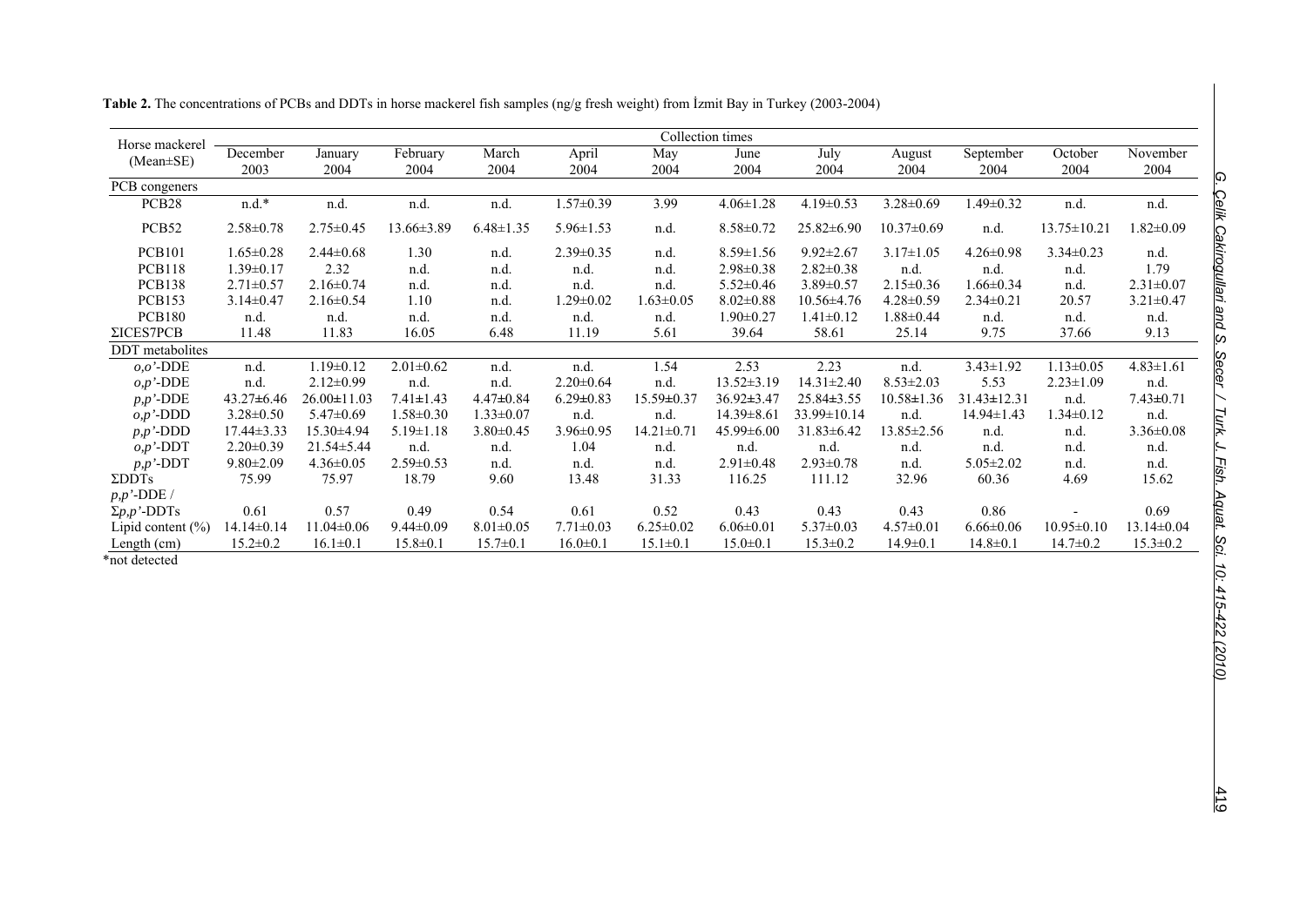concentrations in fish samples were 1.49 (September 2004) - 39.69 (December 2003) ng/g fresh weight in whiting and 5.61 (May 2004) - 58.61 (July 2004) ng/g fresh weight in horse mackerel respectively. Among the DDT metabolites *p,p'*-DDE, *p,p'*-DDD and *p,p'*- DDT metabolites were found dominant in both fish species. In particular, the ranges of total DDT (sum of the seven metabolites) concentrations in fish samples were 1.08 (November 2004) - 66.73 (December 2003) ng/g fresh weight in whiting and 4.69 (October 2004) - 116.25 (June 2004) ng/g fresh weight in horse mackerel respectively. In marine mammals, a ratio of *p,p'*-DDE/∑*p,p'*-DDTs (∑*p,p'*-DDTs=*p,p'*-DDT+ *p,p'*-DDE+*p,p'*-DDD) below 0.6 has been considered as fresh DDT exposure (Aguilar, 1984; Coelhan *et al*., 2006). In the present study, the ranges of this value in fish samples was 0.50-0.70 in whiting and 0.43-0.86 in horse mackerel respectively. The values are listed in Tables 1 and 2. In general total DDT concentrations were found higher than total PCB concentrations in both of the fish species. Moreover, the concentrations of PCBs and DDT metabolites showed that the residual levels in fish samples were always below the MRLs fixed by legislations of various countries (Hietaniemi and Kumpulainen, 1995; USEPA., 2000; EC. ELICC., 2004; Julshamn *et al*., 2004).

The results obtained show the presence of low concentrations of DDT metabolites and indicator PCBs in both fish species caught in the İzmit Bay, Turkey. Regarding the content of the DDT metabolites and PCB congeners only *p,p'*-DDE, *p,p'*- DDD, PCB 52 and PCB 153 were found in almost all fish samples. The presence of *p,p'*-DDE could be correlated to a previous use of DDT in agricultural activity, to high environmental persistence because of their chemical and thermal stability, to different climatic environmental conditions, to marine currents, to different migratory habits of aquatic organisms and to different feeding habits as Di Bella *et al*. (2006) mentioned. The bioaccumulation of organochlorine compounds is a complex phenomenon governed by either physico-chemical properties of these compounds or ecological and biological factors such as feeding behaviours, growth rate, habit, age, sex, state of health as well as the lipid composition of an animal's tissue or organs (Barlas, 1999; Robertson and Hansen, 2001; Storelli *et al*., 2004; Di Bella *et al*., 2006).

In the present study, there is no correlation between the concentration of contaminant and the amount of lipid in the fish. Stow *et al*. (1997) determined that lipid content is not a variable in PCB body burdens among species. Our results are in accordance with this observation. This situation may reflect relatively rapid changes in lipid content within individual fish as compared to the slow uptake and depuration of persistent organic contaminants within the same fish as Manchester-Neesvig *et al*. (2001) mentioned. Also the lipid content of whiting was low, 1.55±0.53%, and did not change significantly throughout the year.

Contamination levels in horse mackerel samples show values, in terms of total DDT concentration, similar to those found by Coelhan *et al*. (2006) in horse mackerel and lower than those reported by Tanabe *et al*. (1997a), but in whiting higher than those reported from the Marmara Sea in Turkey (Coelhan *et al*., 2006) and lower than those reported by Tanabe *et al*. (1997a) from the Black Sea. This study about contamination in horse mackerel shows values, in terms of total indicator PCB concentration, lower than those found in horse mackerel from the Marmara Sea in Turkey (Coelhan *et al*., 2006) but in whiting higher than those reported by Coelhan *et al*. (2006) and lower than those reported by Tanabe *et al*. (1997b). In general, DDTs and indicator PCBs contamination is lower in samples from the İzmit Bay than in samples from the Black Sea. Some studies indicate that DDT is still used illegally in agriculture and has been used intensively in recent years in the countries around the Black Sea (Tanabe *et al*., 1997a; Tuncer *et al*., 1998; Barlas, 1999; Fillmann *et al*., 2002; Coelhan *et al*., 2006).

In conclusion, generally higher concentrations were determined in horse mackerel samples than whiting samples but the low residual levels of PCB congeners and metabolites of DDT in fish samples at concentrations below legislation limits indicate a situation without toxicological risks for animal and human health.

#### **Acknowledgements**

This study was supported by the Turkish Ministry of Agriculture and Rural Affairs through grant no TAGEM/GY/03/11/01/097. We would like to thank Mr. Özden Çelik, Mr. Mesut Özben and Mr. Serkan Çakıroğulları for their valuable assistance in sampling.

#### **References**

- Aguilar, A. 1984. Relationship of DDE/∑DDT in marine mammals to the chronology of DDT input into the ecosystem. Canadian Journal of Fisheries and Aquatic Sciences, 41: 840-844.
- Alcock, R.E., Behnisch, P.A., Jones, K.C. and Hagenmaier, H. 1998. Dioxin-like PCBs in the environment-human exposure and the significance of sources. Chemosphere, 37(8): 1457-1472.
- Algan, O., Altıok, H. and Yüce, H. 1999. Seasonal variation of suspended particulate matter in two-layered İzmit Bay, Turkey. Estuarine Coastal and Shelf Science, 49: 235-250.
- Babu-Rajendran, R., Imagawa, T., Tao, H. and Ramesh, R. 2005. Distribution of PCBs, HCHs and DDTs, and their ecotoxicological implications in Bay of Bengal, India. Environment International, 31: 503-512.
- Barlas, M.E. 1999. Determination of organochlorine pesticides residues in aquatic system and organisms in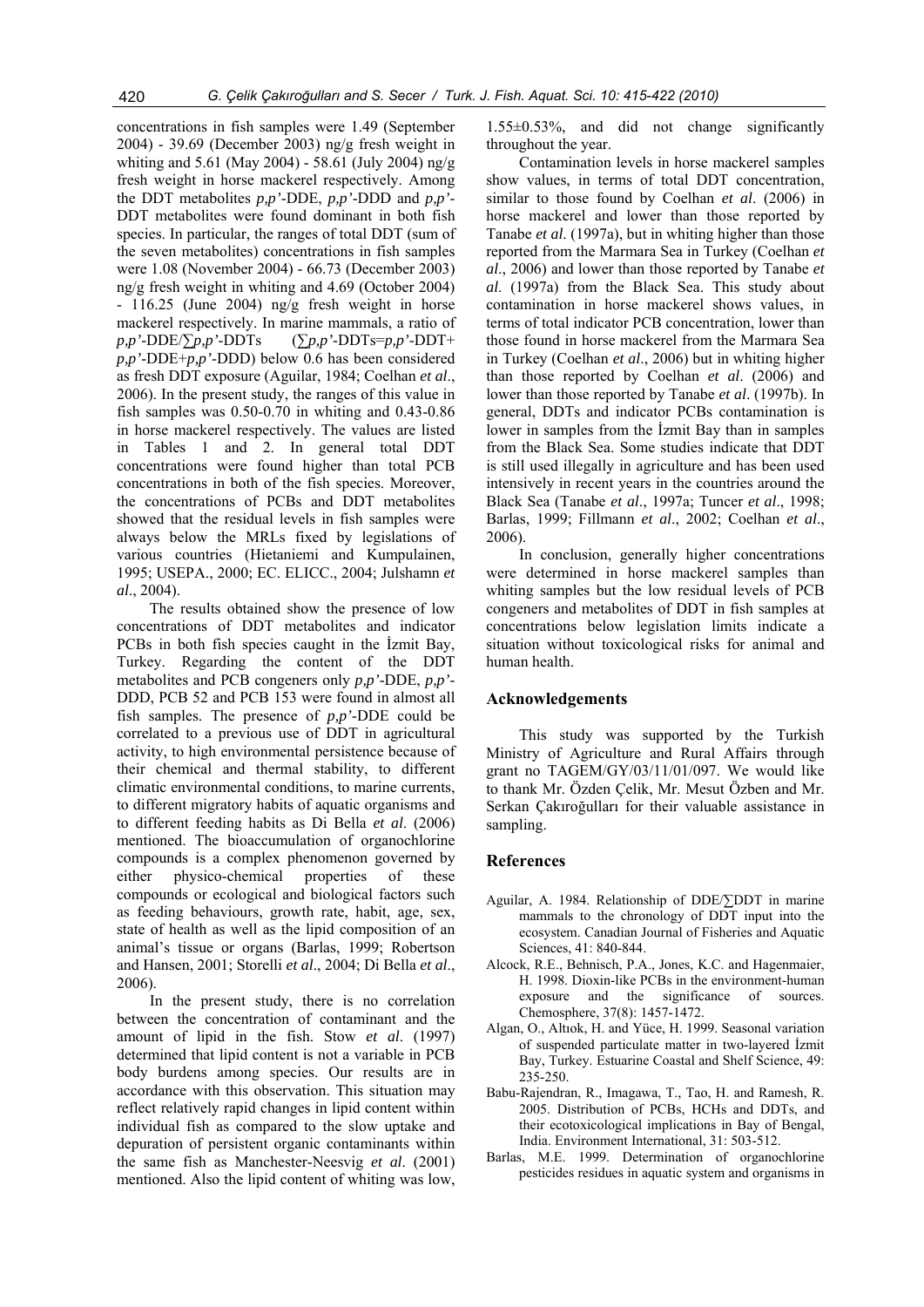upper Sakarya Basin, Türkiye. Bulletin of Environmental Contamination and Toxicology, 62: 278-285.

- Barrie, L.A., Gregor, D., Hargrave, B., Lake, R., Muir, D., Shearer, R., Tracey, B. and Bidleman, T. 1992. Arctic contaminants: sources, occurence and pathways. Science of the Total Environment, 122 (1-2): 1-74.
- CEN. 1996. European Standard. European Committee for Standardization. ICS 67.040. CEN 1528 (1-4). November 1996. Brussels.
- Coelhan, M., Strohmeier, J. and Barlas, H. 2006. Organochlorine levels in edible fish from the Marmara Sea, Turkey. Environmental International, 32: 775-780.
- Di Bella, G., Licata, P., Bruzzese, A., Naccari, C., Trombetta, D., Lo Turco, V., Dugo, G., Richetti, A. and Naccari, F. 2006. Levels and congener pattern of polychlorinated biphenyl and organochlorine pesticide residues in bluefin tuna (*Thunnus thynnus*) from the Straits of Messina (Sicily, Italy). Environment International, 32: 705-710.
- EC. ELICC., 2004. European Commission, Dioxins and PCBs: Environmental levels and human exposure in candidate countries. Reference: ENV.C.2./ SER/2002/0085. Final report. ELICC. Consortium: Environmental levels in candidate countries under supervision of Gunther Umlauf (JRC). BIPRO (Beratungsgesellschaft für integrierte problemlösungen). Brussels, 333 pp.
- EC. SANCO. 2004. SANCO/825/00 rev. 7. European Commission. Directorate General Health and Consumer Protection. Brussels, 16 pp.
- Everaarts, J.M., Van Weerlee, E.M., Fischerm, C.V. and Hillebrand, Th.J. 1998. Polychlorinated biphenyls and cyclic pesticides in sediments and macro-invertebrates from the coastal zone and continental slope of Kenya. Marine Pollution Bulletin, 36(6): 492-500.
- Fillmann, G., Readman, J.W., Tolosa, I., Bartocci, J., Villeneuve, J.P., Cattini, C. and Mee, L.D. 2002. Persistent organochlorine residues in sediments from the Black Sea. Marine Pollution Bulletin, 44: 122- 133.
- Hietaniemi, V. and Kumpulainen, J.T. 1995. Contents of PCBs, Organochlorine Pesticide Residues and PAH Compounds in Finnish Foodstuffs. In toim. Jorma Kumpulainen. Proceedings of the technical workshop on trace elements, natural antioxidants and contaminants. Helsinki-Espoo August 25-26, August. REU Technical Series: 49: 157-167.
- Julshamn, K., Lundebye, A.K., Heggstad, K., Berntssen, M.H.G. and Boe, B. 2004. Norwegian monitoring programme on the inorganic and organic contaminants in fish caught in the Barents Sea, Norwegian Sea and North Sea, 1994-2001. Food Additives and Contaminants, 21(4): 365-376.
- Kodavanti, P.R.S., Ward, T.R., Derr-Yellin, E.C., Mundy, W.R., Casey, A.C., Bush, B. and Tilson, H.A. 1998. Congener-specific distribution of PCBs in brain regions, blood, liver, and fate of adult rats following repeated exposure to Aroclor 1254. Toxicology and Applied Pharmacology, 153(2): 199-210.
- Koopman-Esseboom, C. Morse, D.C., Weisglas-Kuperus, N., Lutkeschipholt, I.J., Ven der Paauw, C.G., Tuinstra, L.G.M.T., Brouwer, A. and Sauer, P.J.J. 1994. Effects of dioxins and polychlorinated biphenyls on thyroid hormone status of pregnant

women and their infants. Pediatric Research, 36: 468- 473.

- Legovic, T., Morkoç, E., Okay, O.S., Egesel, L., Tüfekçi, V. and Tüfekçi, H. 1995. Mass balance of total phosphorus in the İzmit Bay. Water Science and Technology, 32(2): 193-198.
- Manchester-Neesvig, J.B., Valters, K. and Sonzogni, W.C. 2001. Comparison of Polybrominated Diphenyl Ethers (PBDEs) and Polychlorinated Biphenyls (PCBs) in Lake Michigan Salmonids. Environmental Science and Technology, 35(6): 1-17.
- Meng, K.C. and Szelewski, M.J. 2000. Fast screening of PCB congeners using the Agilent 6890/5973N GC/MSD system. Agilent application note. Agilent Technologies, Inc. 2850 Centerville Road Technologies, Inc. 2850 Wilmington, DE 19808-1610 USA, 4 pp.
- Morkoç, E., Legovic, T., Okay, O., Tüfekçi, H., Tüfekçi, V., Tolun, L. and Karakoç, F. 2007. Changes of oceanographic characteristics and the state of pollution in the İzmit Bay following the earthquake of 1999. Environmental Geology, 53: 103-112.
- Muir, D.C.G., Norstrom, R.J. and Simon, M. 1990. Organochlorine in arctic marine food chains: accumulation of specific polychlorinated biphenyls and chlordane-related compounds. Environmental Science and Technology, 22: 1071-1079.
- Okay, O.S., Tolun, L., Telli-Karakoç, F., Tüfekçi, V., Tüfekçi, H., Olgun, A. and Morkoç, E. 2003. The changes of T-PAH levels and health status of mussels in İzmit bay (Turkey) after Marmara earthquake and subsequent refinery fire. Environment International, 28: 671-675.
- Okay, O.S., Karacık, B., Başak, S., Henkelmann, B., Bernhöft, S. and Schramm, K.W. 2009. PCBs and PCDD/F in sediments and mussels of the İstanbul strait (Turkey). Chemosphere, 76(2): 159-166.
- Robertson, L.W. and Hansen, L.G. 2001. PCBs Recent Advences in Environmental Toxicology and Health Effects. The University Press of Kentucky, 663 South Limestone Street, Lexington, Kentucky 40508-4008, USA, 449 pp.
- Storelli, M.M., Storelli, A., Barone, G. and Marcotrigiano, G.O. 2004. Polychlorinated biphenyl and organochlorine pesticide residues in *Lophius budegassa* from the Mediterranean Sea (Italy). Marine Pollution Bulletin, 48: 743-748.
- Stow, C.A., Jackson, L.J. and Amrhein, J.F. 1997. An examination of the PCB:lipid relationship among individual fish. Canadian Journal of Fisheries and Aquatic Sciences, 54: 1031-1038.
- Tanabe, S., Madhusree, B., Öztürk, A.A., Tatsukawa, R., Miyazaki, N., Özdamar, E., Aral, O., Samsun, O. and Öztürk, B. 1997a. Persistent organochlorine residues in harbour porpoise (*Phocoena phocoena*) from the Black Sea. Marine Pollution Bulletin, 34(5): 338-347.
- Tanabe, S., Madhusree, B., Öztürk, A.A., Tatsukawa, R., Miyazaki, N., Özdamar, E., Aral, O., Samsun O. and Öztürk, B. 1997b. Isomer-specific analysis of polychlorinated biphenyls in harbour porpoise (*Phocoena phocoena*) from the Black Sea. Marine Pollution Bulletin, 34(9): 712-720.
- Telli-Karakoç, F., Tolun, L., Henkelmann, B., Klimm, C., Okay, O. and Schramm, K.W. 2002. Polycyclic aromatic hydrocarbons (PAHs) and polychlorinated biphenyls (PCBs) distributions in the Bay of Marmara Sea: İzmit Bay. Environmental Pollution, 119: 383-